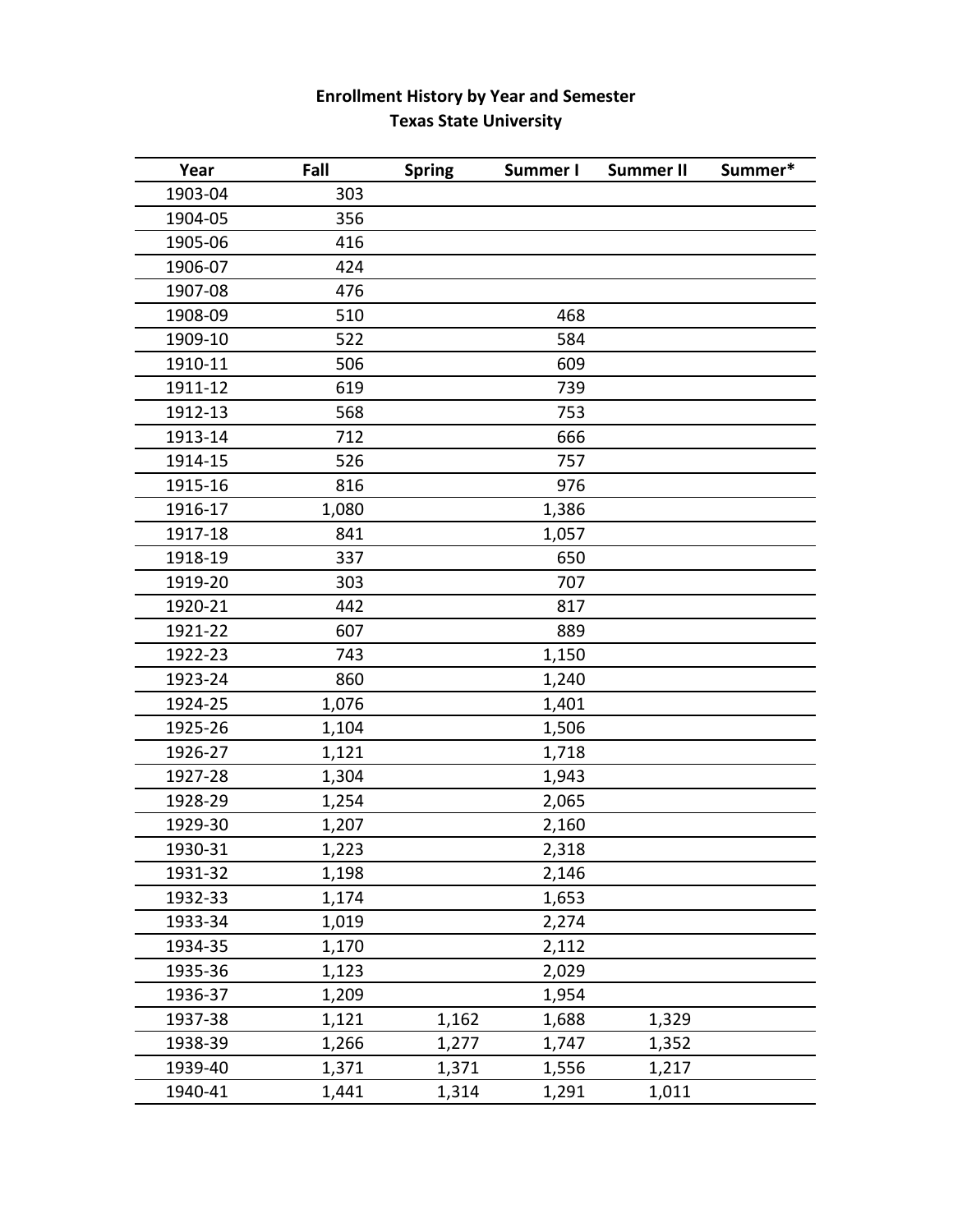| Year    | Fall   | <b>Spring</b> | Summer I | <b>Summer II</b> | Summer* |
|---------|--------|---------------|----------|------------------|---------|
| 1941-42 | 1,219  | 1,054         | 921      | 760              |         |
| 1942-43 | 876    | 672           | 721      | 566              |         |
| 1943-44 | 584    | 434           | 636      | 513              |         |
| 1944-45 | 509    | 476           | 612      | 524              |         |
| 1945-46 | 617    | 828           | 1,182    | 959              |         |
| 1946-47 | 1,421  | 1,416         | 1,617    | 1,354            |         |
| 1947-48 | 1,711  | 1,637         | 1,763    | 1,467            |         |
| 1948-49 | 1,791  | 1,744         | 1,981    | 1,623            |         |
| 1949-50 | 2,041  | 2,092         | 2,160    | 1,753            |         |
| 1950-51 | 2,013  | 1,746         | 1,563    | 1,265            |         |
| 1951-52 | 1,813  | 1,604         | 1,299    | 1,264            |         |
| 1952-53 | 1,567  | 1,461         | 1,091    | 910              |         |
| 1953-54 | 1,573  | 1,668         | 1,256    | 1,020            |         |
| 1954-55 | 1,889  | 1,858         | 1,502    | 1,231            |         |
| 1955-56 | 2,157  | 1,969         | 1,445    | 1,241            |         |
| 1956-57 | 2,260  | 2,157         | 1,525    | 1,266            |         |
| 1957-58 | 2,265  | 2,134         | 1,583    | 1,303            |         |
| 1958-59 | 2,306  | 2,202         | 1,536    | 1,276            |         |
| 1959-60 | 2,434  | 2,264         | 1,636    | 1,310            |         |
| 1960-61 | 2,653  | 2,508         | 1,890    | 1,426            |         |
| 1961-62 | 2,893  | 2,799         | 1,947    | 1,548            |         |
| 1962-63 | 3,483  | 3,369         | 2,241    | 1,617            |         |
| 1963-64 | 3,850  | 3,666         | 2,292    | 1,667            |         |
| 1964-65 | 4,461  | 4,275         | 2,510    | 2,069            |         |
| 1965-66 | 5,607  | 5,221         | 2,938    | 2,210            |         |
| 1966-67 | 6,580  | 6,105         | 3,264    | 2,478            |         |
| 1967-68 | 7,491  | 7,075         | 3,622    | 2,810            |         |
| 1968-69 | 8,406  | 7,815         | 3,672    | 3,048            |         |
| 1969-70 | 9,372  | 8,615         | 4,186    | 3,178            |         |
| 1970-71 | 9,852  | 9,352         | 4,760    | 3,847            |         |
| 1971-72 | 11,280 | 10,684        | 4,979    | 3,982            |         |
| 1972-73 | 11,804 | 11,352        | 5,123    | 4,105            |         |
| 1973-74 | 12,142 | 11,623        | 5,411    | 4,180            |         |
| 1974-75 | 12,894 | 12,363        | 5,964    | 4,683            |         |
| 1975-76 | 13,354 | 13,011        | 5,697    | 4,594            |         |
| 1976-77 | 13,562 | 13,055        | 6,050    | 4,602            |         |
| 1977-78 | 14,670 | 14,034        | 6,220    | 4,731            |         |
| 1978-79 | 15,071 | 14,323        | 6,316    | 4,760            |         |
| 1979-80 | 15,924 | 14,899        | 6,417    | 4,878            |         |
| 1980-81 | 15,400 | 14,694        | 6,490    | 4,720            |         |
| 1981-82 | 15,277 | 14,490        | 6,973    | 4,946            |         |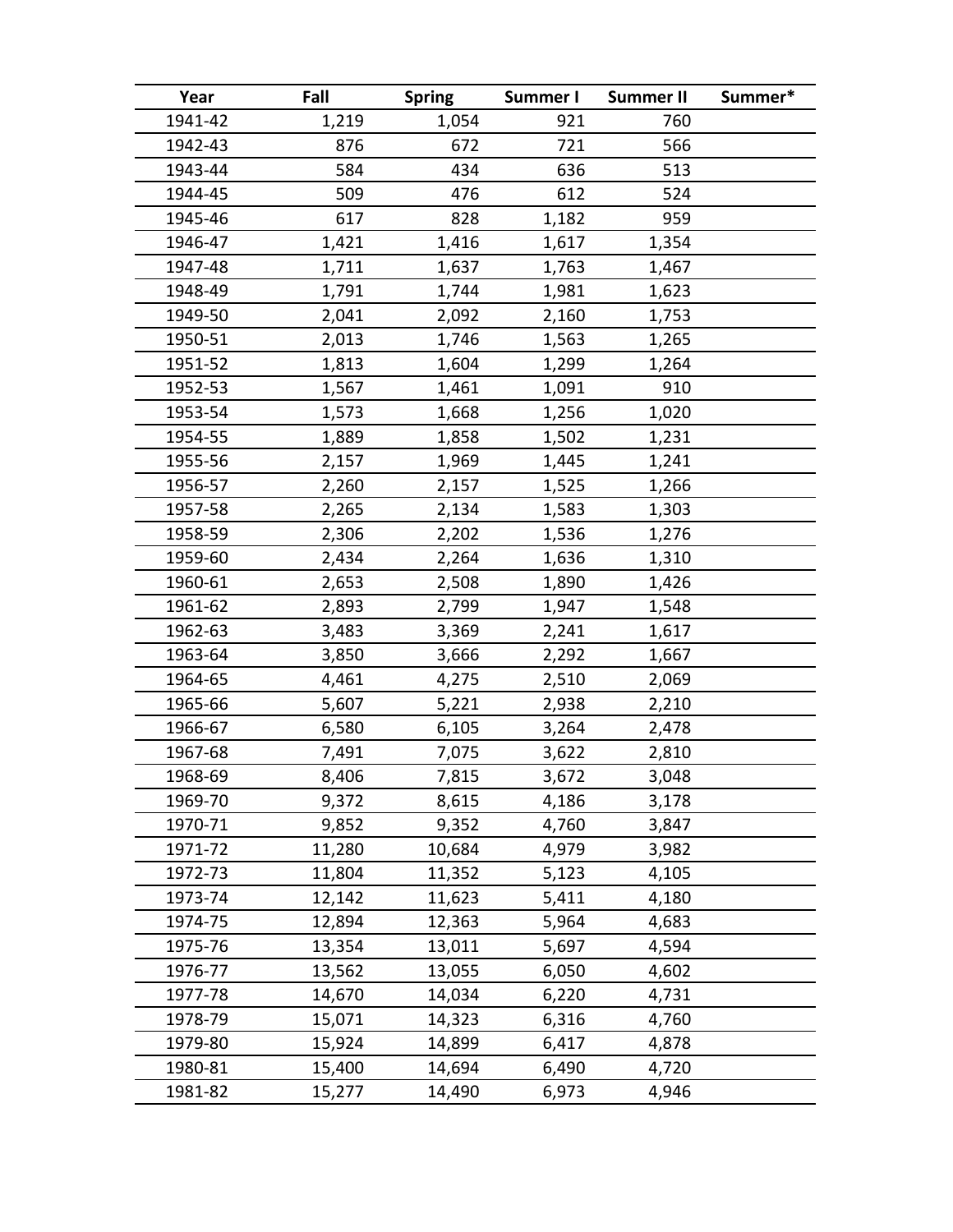| Year    | Fall   | <b>Spring</b> | Summer I | <b>Summer II</b> | Summer* |
|---------|--------|---------------|----------|------------------|---------|
| 1982-83 | 16,386 | 16,038        | 7,428    | 5,884            |         |
| 1983-84 | 18,314 | 17,265        | 7,696    | 6,760            |         |
| 1984-85 | 19,202 | 17,584        | 8,204    | 6,492            |         |
| 1985-86 | 19,267 | 17,642        | 8,488    | 6,408            |         |
| 1986-87 | 19,775 | 18,093        | 8,653    | 6,596            |         |
| 1987-88 | 20,039 | 18,630        | 9,015    | 6,546            |         |
| 1988-89 | 20,505 | 18,664        | 8,898    | 7,006            |         |
| 1989-90 | 20,770 | 19,078        | 9,044    | 6,859            |         |
| 1990-91 | 20,940 | 19,008        | 9,111    | 7,804            |         |
| 1991-92 | 21,575 | 19,109        | 9,465    | 7,448            |         |
| 1992-93 | 21,302 | 19,487        | 8,943    | 7,610            |         |
| 1993-94 | 20,879 | 19,182        | 8,667    | 7,313            |         |
| 1994-95 | 20,889 | 19,311        | 8,212    | 7,111            |         |
| 1995-96 | 20,917 | 19,245        | 8,185    | 6,983            |         |
| 1996-97 | 20,776 | 18,997        | 8,230    | 6,954            |         |
| 1997-98 | 20,652 | 19,203        | 8,358    | 6,930            |         |
| 1998-99 | 21,477 | 20,061        |          |                  | 10,244  |
| 1999-00 | 21,765 | 20,179        |          |                  | 10,279  |
| 2000-01 | 22,423 | 21,000        |          |                  | 10,837  |
| 2001-02 | 23,517 | 22,482        |          |                  | 11,687  |
| 2002-03 | 25,025 | 23,912        |          |                  | 11,841  |
| 2003-04 | 26,306 | 24,926        |          |                  | 11,582  |
| 2004-05 | 26,783 | 25,023        |          |                  | 11,285  |
| 2005-06 | 27,129 | 25,529        |          |                  | 11,314  |
| 2006-07 | 27,485 | 25,874        |          |                  | 11,519  |
| 2007-08 | 28,121 | 26,481        |          |                  | 11,874  |
| 2008-09 | 29,105 | 27,504        |          |                  | 11,871  |
| 2009-10 | 30,803 | 29,275        |          |                  | 12,558  |
| 2010-11 | 32,572 | 31,015        |          |                  | 12,697  |
| 2011-12 | 34,087 | 31,987        |          |                  | 12,193  |
| 2012-13 | 34,225 | 32,124        |          |                  | 12,056  |
| 2013-14 | 35,546 | 33,054        |          |                  | 12,714  |
| 2014-15 | 36,739 | 34,227        |          |                  | 12,689  |
| 2015-16 | 37,979 | 35,234        |          |                  | 13,177  |
| 2016-17 | 38,808 | 35,845        |          |                  | 13,022  |
| 2017-18 | 38,666 | 35,595        |          |                  | 13,210  |
| 2018-19 | 38,644 | 35,316        |          |                  | 12,873  |
| 2019-20 | 38,187 | 34,704        |          |                  | 14,132  |
| 2020-21 | 37,812 | 34,498        |          |                  | 13,226  |
| 2021-22 |        |               |          |                  |         |